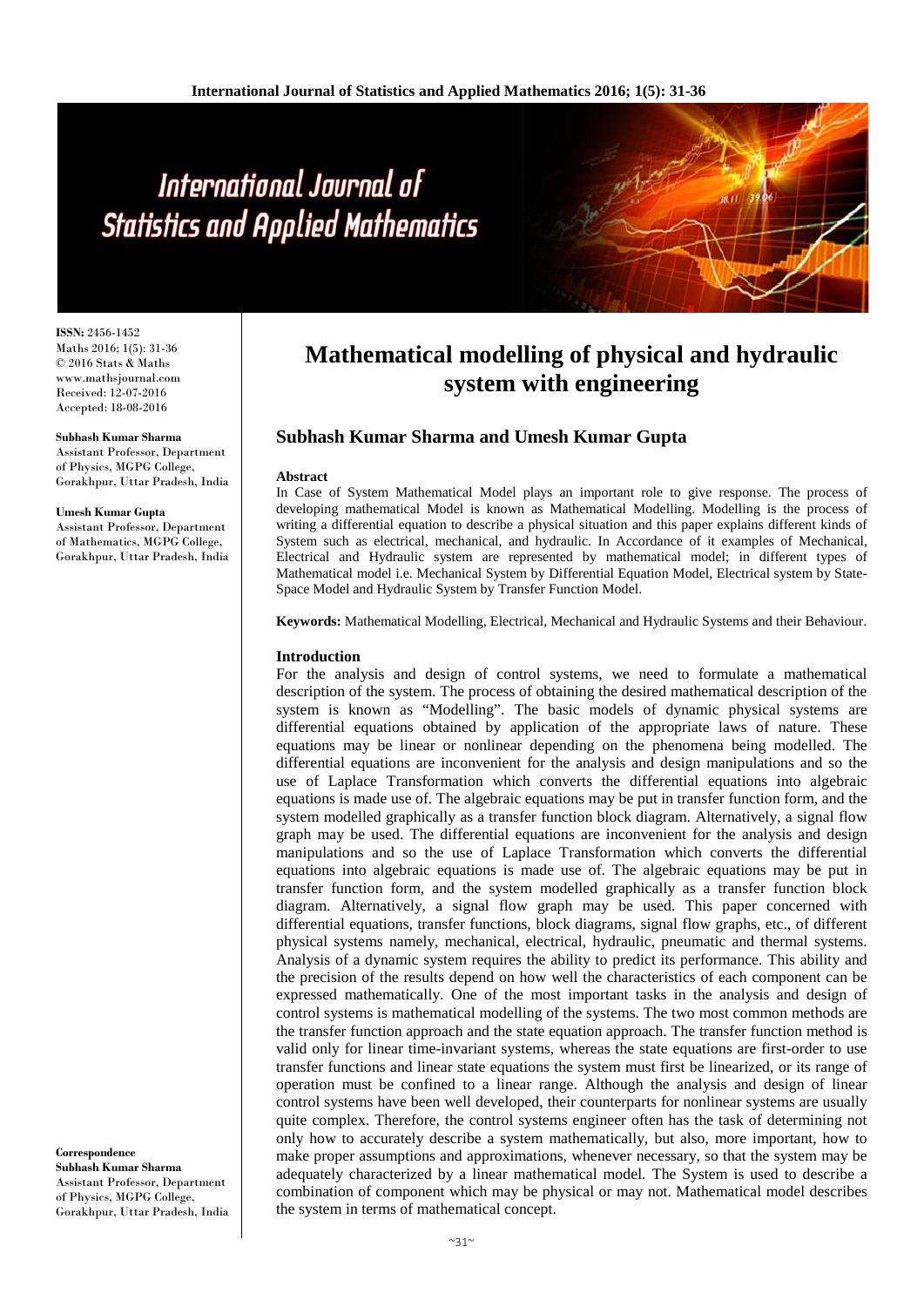The process of developing mathematical Model is known as Mathematical Modelling. Modelling is the process of writing a differential equation to describe a physical situation. The basis for mathematical model is provided by the fundamental physical laws that govern the behaviour of system. It uses laws like Kirchhoff's law for electrical system, Newton's law for mechanical system. Modelling of any system can help us to study effect of different of component and to make Prediction about Behaviour. Modelling can be divided into

#### **Example-Tank System**

two parts i.e. First Principle Model and empirical model given in figure 1.

- First principle model that seeks to calculate a physical quantity starting directly from established laws of physics without making any assumptions. Example-Electronic structure of atoms
- An Empirical modelling refers to any kind of modelling<br>based on empirical observations rather than based on empirical observations rather than mathematically describable relationships of the system modelled.



**Fig 2:** Types of control system

#### **Mechanical system elements**

The Electrical System is made with element like Resistor, Capacitor and Inductor here, We can use mathematical modelling to check the behaviour of any electrical system. Most feedback control systems contain mechanical as well as electrical components. From a mathematical viewpoint, the descriptions of electrical and mechanical elements are analogous. In fact, we can show that given an electrical device, there is usually an analogous mechanical counterpart, and vice versa. The analogy, of course, is a mathematical one; that is, two systems are analogous to each other if they are described mathematically by similar equations.

#### **Translational Motion**

Translational motion takes place along a straight line and the variables involved in describing a straight-line motion are

displacement, velocity and acceleration. Newton's law of motion governs the linear motion. According to this law, the product of mass and acceleration is equal to the algebraic sum of forces acting on it. Newton's law of motion states that the algebraic sum of forces acting on a rigid body in a given direction is equal to the product of the mass of the body and its acceleration in the same direction. The law can be expressed as

$$
\Sigma \text{ forces} = \text{Ma} \tag{1}
$$

where M denotes the mass and a is the acceleration in the direction considered.

**Mass:** The function of mass in linear motion is to store kinetic energy. Mass cannot store potential energy. Suppose a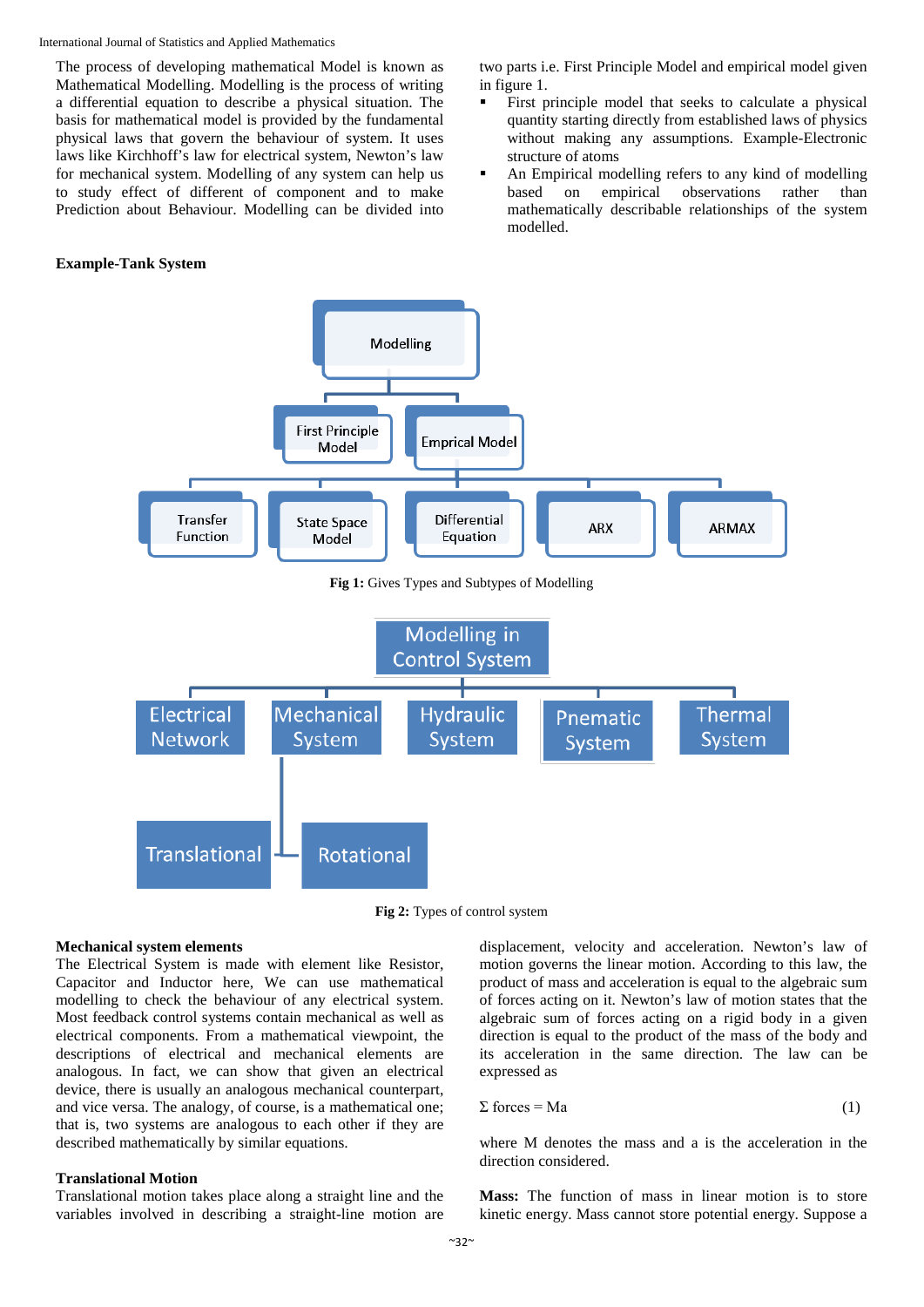force is applied to mass M as shown in Fig. 2.1, the mass starts moving in x direction as shown. For the time being, we will assume other forces such as friction, etc. to be zero. Hence, according to Newton's law,

$$
M \frac{d^2 x}{dt^2} = f(t)
$$
\n
$$
x(t)
$$
\n
$$
M
$$
\n(2)

**Fig (2.1)**

**Resistor:** Resistor is a passive two-terminal electrical component that implements electrical resistance as a circuit element. The current through a resistor is in direct proportion to the voltage across the resistor's terminals. This relationship is represented by Ohm's law:

 $I= V/I$ 

Where I is the current through the conductor in units of amperes, V is the potential difference measured across the conductor in units of volts, and R is the resistance of the conductor in units of ohms. The ratio of the voltage applied across a resistor's terminals to the intensity of current in the circuit is called its resistance, and this can be assumed to be a constant (independent of the voltage) for ordinary resistors working within their ratings.



**Fig 3:** Resistor

**Capacitor:** Capacitor is passive electrical component used to store energy electrostatically in an electric field. The forms of practical capacitors vary widely, but all contain at least two electrical conductors separated by a dielectric; for example, one common construction consists of metal foils separated by a thin layer of insulating film. When there is a potential difference across the conductors, an electric field develops across the dielectric, causing positive charge to collect on one plate and negative charge on the other plate. Energy is stored in the electrostatic field.



**Fig 4:** Capacitor

Voltage across Resistor given by



**Inductor:** An inductor is characterized by its inductance, the ratio of the voltage to the rate of change of current, which has units of Henry (H). Many inductors have a magnetic core

made of iron or ferrite inside the coil, which serves to increase the magnetic field and thus the inductance.



**Fig 5: Inductor**

Current IL through inductor is given by



**Example of Electrical System:**



By Applying KCL  $I_C = I_1 - I_2$ 

$$
C\frac{dV}{dt} = I_1 - I_2
$$

By Applying KVL at inductor 1

$$
V_i = R_1 I_1 + L_1 \frac{dI_1}{dt} + V_c
$$

$$
\frac{dI_1}{dt} = \frac{1}{L_1} (V - R_1 I_1 - V_c)
$$

By Applying KVL At Inductor 2

$$
V_c = L_2 \frac{dI_2}{dt} + R_2 I_2
$$

$$
\frac{dI_2}{dt} = \frac{1}{L_2} \left( V_c - R_2 I_2 \right)
$$

State Space Representation is given by

$$
\begin{bmatrix} V_c \\ I_1' \\ I_2' \end{bmatrix} = \begin{bmatrix} 0 & \frac{1}{C1} & \frac{1}{C1} \\ -\frac{1}{L1} & -\frac{R1}{C1} & 0 \\ \frac{1}{L2} & 0 & \frac{R2}{L2} \end{bmatrix} \begin{bmatrix} V_c \\ I_1 \\ I_2 \end{bmatrix} + \begin{bmatrix} 0 \\ \frac{1}{L1} \\ 0 \end{bmatrix} [V_i]
$$

$$
V_o = [0 \ 0 \ R2] \begin{bmatrix} V_c \\ I_1 \\ I_2 \end{bmatrix}
$$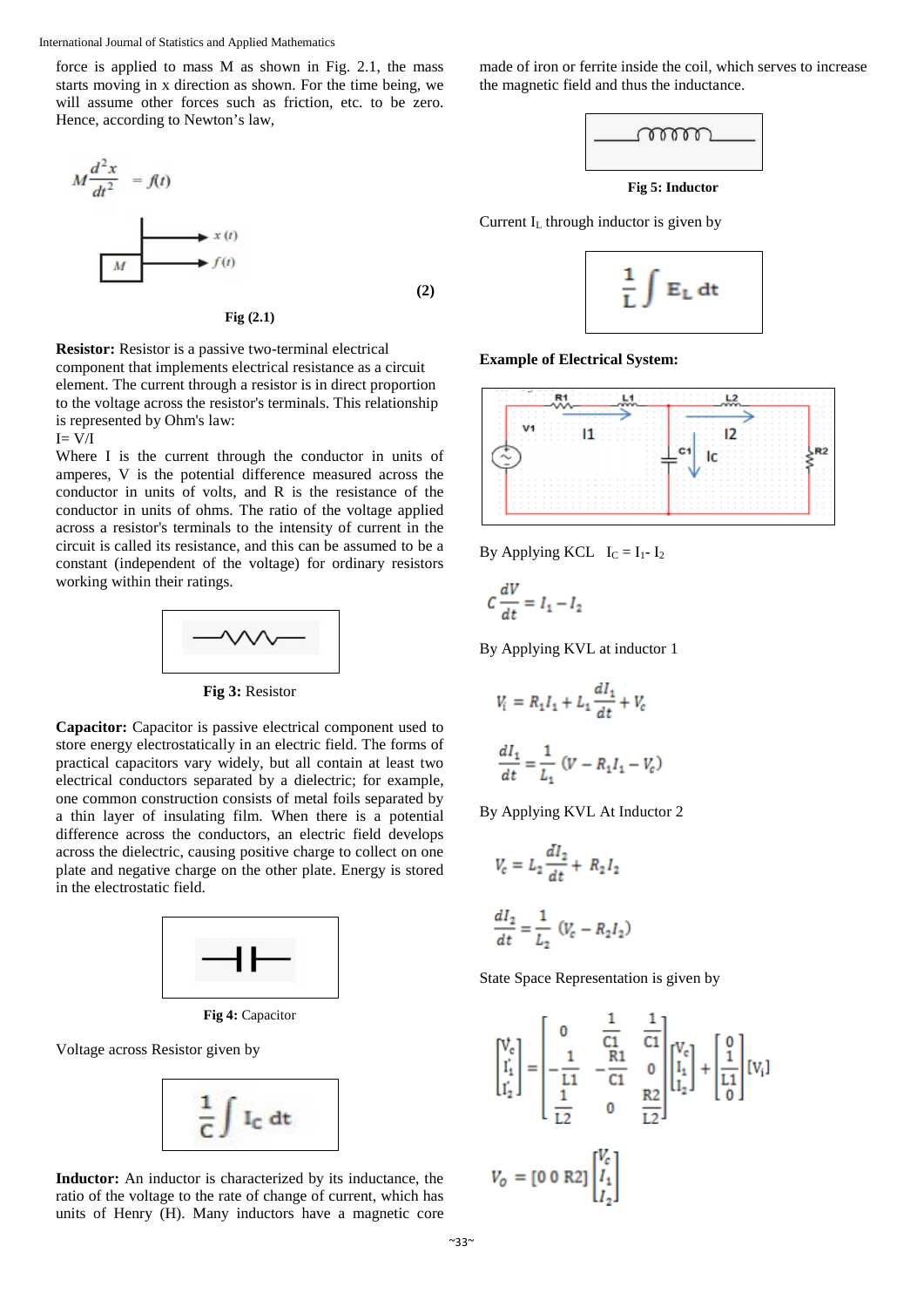#### **Mechanical System:**

Elements of Mechanical System

#### **1. Mass**

- A Force applied to the mass produces an acceleration of the mass.
- The reaction force fm is equal to the product of mass and acceleration and is opposite in direction to the applied force in term of displacement y, a velocity v, and acceleration a, the force equation is

 $F = Ma = M\dot{v} = M\ddot{x}$ 





#### **2. Spring:**

- The reaction force F on each end of the spring is the same and is equal to the product of stiffness k and the amount of deformation of the spring.
- End C has a position Yc and end D has a position Yd measured from the respective equilibrium positions. The force equation, in accordance with the Hok's law is

 $F = k (Yc - Yd)$ 

If the end D is stationary, then  $Yd = 0$  and the above equation reduces to

 $F = kYc$ 





#### **3. Damper**

- The reaction damping force FB is approximated by the product of damping B and the relative velocity of the two ends of the dashpot.
- The direction of this force depend on the relative magnitude and direction of the velocity Dye and Dyf.

$$
F_b=B(V_e-V_f)=B(D_{y_e}-D_{y_f})
$$



**Fig 8:** Damper

# **Mechanical System Example:**

It is required to set up equation for system on application of force  $F(t)$  to mass m. The resulting displacement of mass being x

Initial force = 
$$
M \frac{d^2x}{dt^2}
$$
  
Viscous Force =  $f \frac{dx}{dt}$   
Spring Restoring Force = Kx



**Fig 9:** Example of Mechanical System

By Applying Nodal Analysis We Get

$$
M\frac{d^2x}{dt^2} + f\frac{dx}{dt} + kx = f(t)
$$

By Assuming initial conditions are zero and taking Laplace Transforms We have

$$
Ms^2X(s) + fsX(s) + kX(s) = F(s)
$$

Transform Equation Can be given as

$$
G(s) = \frac{1}{Ms^2 + fs + K}
$$

#### **Hydraulic System:**

Elements of Hydraulic analogy

#### **1. Fluid Resistance:**

- A construction in the bore of the pipe which requires more pressure to pass the same amount of water. All pipes have some resistance to flow, just as all wires have some resistance to current.
- Laminar Flow

$$
P = \frac{128lu}{\pi D^4} Q = RQ \qquad R = \frac{128lu}{\pi D^4}
$$

For Turbulent Flow

$$
P = \frac{8k\text{tpl}}{\pi^2 D^5} Q^2 = RQ \qquad R = \frac{8k\text{tpl}}{\pi^2 D^5}
$$



**Fig 10:** Flow of liquid in Pipe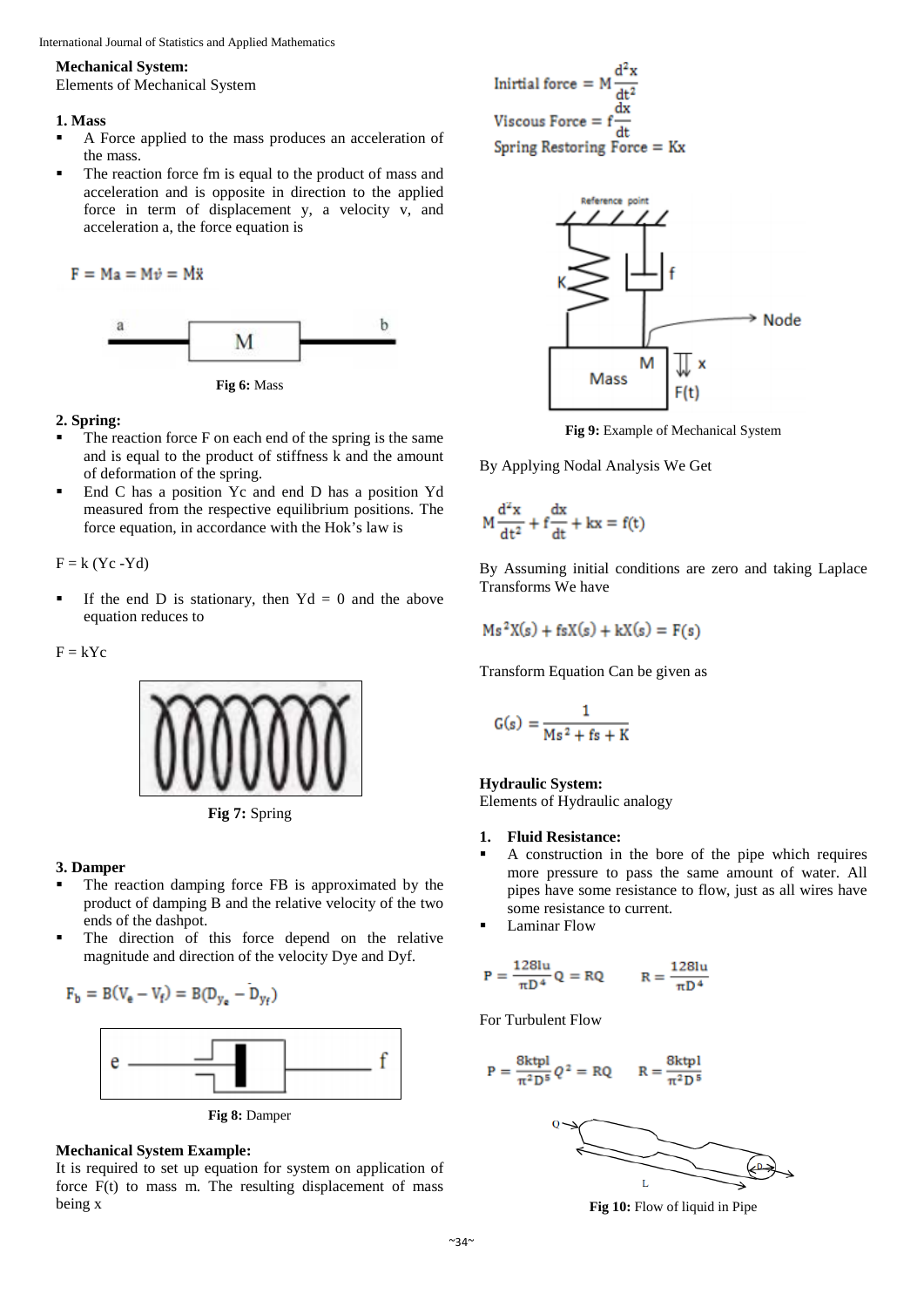$l =$  length of pipe

- $D =$ Diameter of pipe
- $u = \text{viscosity}$
- $Q =$  volumetric flow rate
- $Kt = constant$
- $$

#### **2. Fluid Capacitance:**

- The other element used in modeling fluid system is capacitance.
- In case when fluid is stored it carries potential energy act like a capacitor.
- Rate of fluid storage in Tank

$$
A\frac{dH}{dt} = \frac{A}{\rho g}\frac{dP}{dt} = C\frac{dP}{dt}
$$





H=Height of liquid level A=Tank cross sectional area g=Gravitational acceleration Ϸ=Mass density • Capacitance:

$$
C=\frac{A}{\rho g}
$$

### **3. Fluid Inertance**

- Inertial effect of fluid in pipe line is modelled as inertance.
- Change in Pressure of liquid in presence of inertance can be given as

 $\Delta P = L \frac{dQ}{dt}$ 

Inertance

$$
L = \frac{\rho l}{A}
$$

#### **4. Example of Hydraulic System:**  Rate of fluid storage in a tank =

 $A\frac{dH}{dt} = C\frac{dH}{dt}$ 



**Fig 12:** Fluid Tank

Under steady state condition

 $Q_i = Q_o$ 

Let ΔQi be a small increase in liquid inflow rate from its steady state value this increased liquid inflow rate causes increase of head of liquid in tank by ΔH .Resulting increase of liquid outflow by

$$
\Delta Q_o = \frac{\Delta H}{R}
$$

Rate of liquid storage in  $tanh = Rate$  of liquid Inflow-Rate of liquid Outflow

$$
C \frac{d\Delta H}{dt} = \Delta Q_i - \Delta Q_o
$$

$$
C \frac{d\Delta H}{dt} = \Delta Q_i - \frac{\Delta H}{R}
$$

$$
RC \frac{d\Delta H}{R} + \Delta H = R(\Delta Q_i)
$$

By Taking Laplace Transform

$$
RC. sH(s) + H(s) = RQ_i(s)
$$

#### **Transfer Function:**

$$
\frac{H(s)}{Q_i(s)} = \frac{R}{RC. s + 1}
$$

#### **Transfer function**

It has been shown already that the input and output of a linear system in general, is related by a linear or a set of linear differential equations. Such relationships are capable of completely describing the system behaviour in the presence of a particular input excitation and known initial conditions.

Differential equation of Eq.(A) is seldom used in its original form for the analysis and design of control systems. To obtain the transfer function of the linear system that is represented by Eq.(A), we simply take the Laplace transform on both sides of the equation, and assume zero initial conditions. The result is

$$
\begin{aligned} (s^n + a_n s^{n-1} + \dots + a_2 s + a_1)C(s) \\ &= (b_{m+1} s^m + b_m s^{m-1} + \dots + b_2 s + b_1)R(s) \end{aligned} \quad \text{(A)}
$$